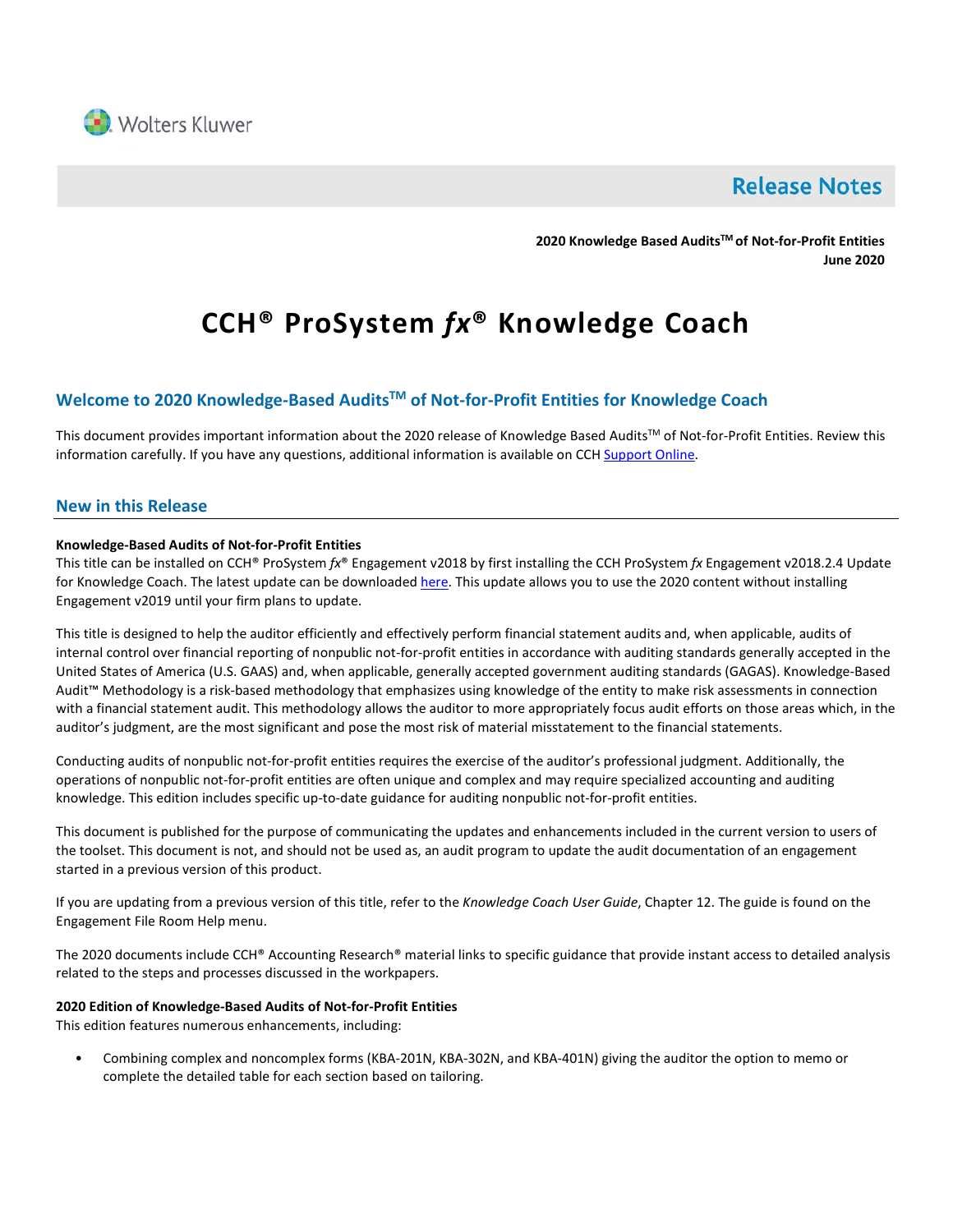**Roll Forward Note**: If you have used a noncomplex document in your prior engagement, before rolling that file forward, you must add the complex document to your engagement binder to retain the data from the noncomplex document, then remove these workpapers from the prior year binder after you have rolled the binder forward.

If your binder has already been finalized and you don't want to unfinalize the binder to insert the complex document before rolling forward from the 2019 version, make a copy of your finalized binder, insert the applicable complex documents, and then roll forward the copied binder to the 2020 title version. After roll forward, remember to delete the copied prior year binder from your file room. Doing this retains the data in the 2020 combined versions.

Alternatively, copy and paste the data from the prior year noncomplex document from the prior year binder after you roll forward into the current combined versions. The noncomplex document rolls forward as an obsolete workpaper with no data and must be removed after you have rolled forward your binder. Refer to your prior year binder for data in the noncomplex document.

For the Update Knowledge Coach Content option, insert the complex version of the workpaper prior to updating; this step retains information from the now obsolete noncomplex version. We recommend publishing the noncomplex versions prior to selecting the Update Knowledge Coach Content option so you have access to the data after updating, as the noncomplex version will be obsolete.

- Streamlining Entity Information from KBA-302 Understanding the Entity and Its Environment by removing Section I. This information is available in KBA-200 Entity Information and Background.
- Adding flow of columns "Nature of Other Services" and "Firm Personnel Overseeing the Service" from KBA-101 Overall Audit Strategy to AID-201 Non Attest Services Independence Checklist.
- Adding the table "Prior Year Substantive Matters and Significant Findings" to KBA-102 Engagement Completion Document. This table is only user entry and is available if you would like to document prior year matters or findings.
- Adding the flow of question "Describe the users or expected users of the financial statements (e.g., donors, lenders, government funding sources)" from KBA-200 Entity Information and Background to KBA-301 Worksheet for Determination of Materiality, Performance Materiality, and Thresholds for Trivial Amounts.
- Adding flow of Component Units from AID-603 Component Identification and Analysis to KBA-301 if the user has noted the Component Unit as being "Significant" in AID-603.
- Adding a new column in KBA-301 in step 4: Determination of the Threshold for Trivial Amounts so you can document the trivial amount. You must manually key in this number based on the calculation, as this new column triggers the flow of the trivial amount to the materiality tables located in other forms.
- Adding a new table to trigger flow of items identified in KBA-400 Scoping and Mapping of Significant Account Balances, Classes of Transactions, and Disclosures. All items identified in table 2 or 3 of KBA-400 flow to this new table, and then you can decide which to flow to KBA-103. This change helps remove duplication in KBA-103.
- Modifying headers and related instructions regarding compensating controls in KBA-401 Understanding Entity-Level Controls. Due to modifications, you can no longer show or hide columns in the detailed table based on internal control tailoring questions from AUD-100. Note that column 7 will be reset on roll forward due to the content changes.
- Modifying headers and adding one new column (If Controls are Not Effectively Designed and Implemented or Are Not Operating Effectively, Describe the Risks of Material Misstatement) in KBA-402 Understanding General Controls for Information Technology in the "less complex" table. This new column contains a dynamic list of risks noted in the engagement which is similar to the functioning of KBA-400 and KBA-40X series forms.
- Adding two new Potential Error diagnostics in KBA-502 Summary of Risk Assessments that trigger when you:
	- Add a specific risk in the risk pane, but document that both Inherent Risk and Control Risk are low.
	- Select Combined under the Planned Audit Approach column and you haven't noted that they are performing an integrated audit and not testing internal controls overall for a particular audit area in AUD-100.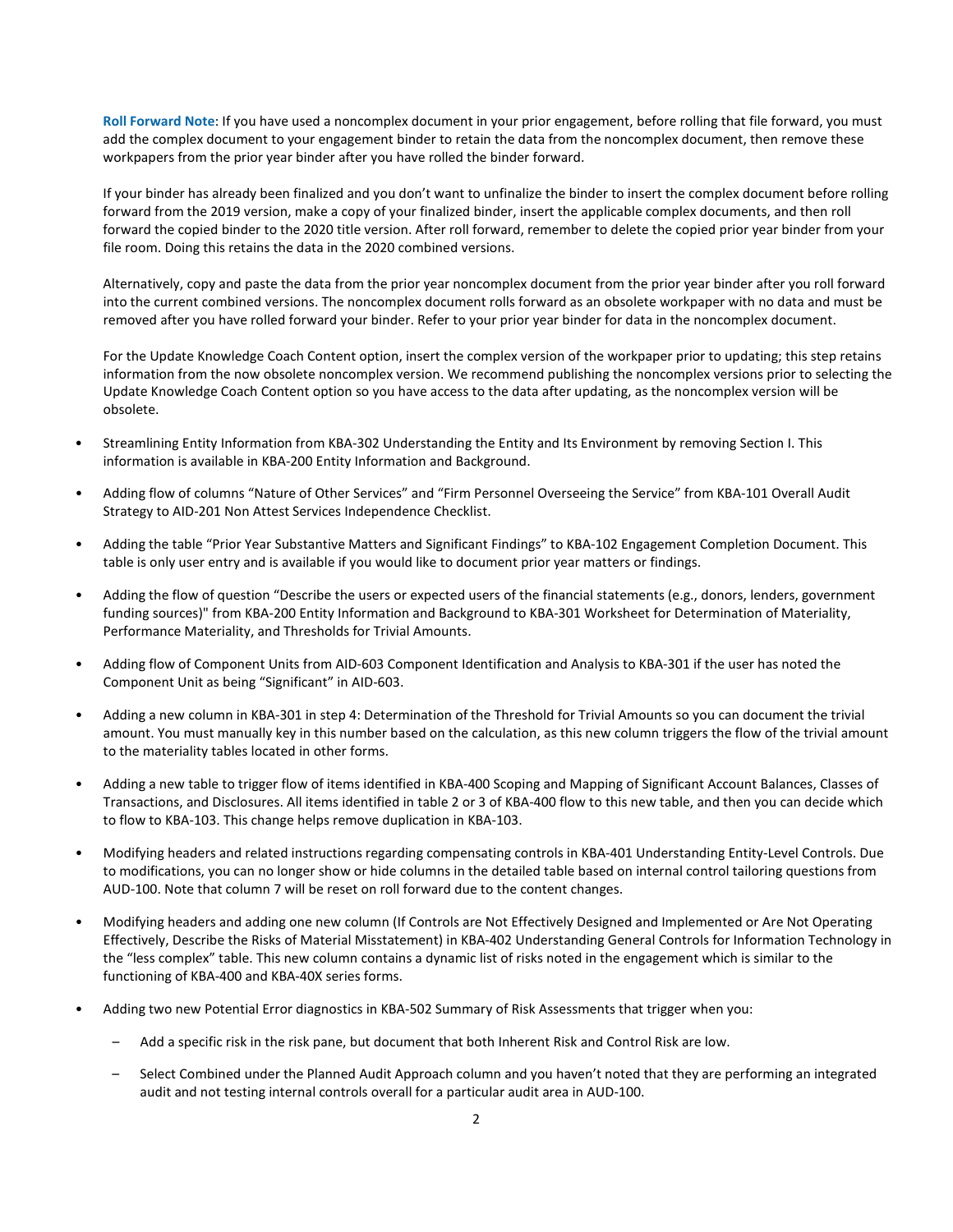- Adding a table to KBA-902 Audit Review and Approval Checklist and KBA-905 Review and Approval Checklist: Interim Review of Financial Information to document a concurring partner review, if applicable. A tailoring question has also been added to AUD-100 that will have show/hide functioning on this table in both forms.
- Adding a new missing workpaper or unnecessary workpaper diagnostic related to AID-603 based on your response to tailoring question, "Does the entity have multiple components, multiple locations, or segments that are included in the scope of our engagement?"
- Rewording audit area "Journal Entries and Financial Statement Review" to "Journal Entries." The Financial Statement Review steps are no longer included in AUD-813. These steps are now in the new AUD-909 Audit Program: Financial Statement Review form.
- Adding new steps and tailoring questions to AUD-807 Audit Program: Capital Assets and Depreciations Including Service Concession Arrangements and AUD-810 Audit Program: Long-Term Debt and Debt Service to document new and revised lease guidance under ASC Topic 842.
- Enhancing instructions and procedures throughout the toolset to improve workflow.
- Adding new tips regarding Omnibus Statement on Auditing Standards for the issuance of SAS-135.
- Adding new AIDs, AUDs and RPTs as follows:
	- AID-847 Journal Entry Testing Workshop
	- AID-910 Final Account Balance Analysis
	- AUD-822 Audit Program: Business Combinations
	- AUD-909 Audit Program: Financial Statement Review
	- AUD-910 Audit Program: Specific Element, Account or Item of a Financial Statement in Accordance with AU-C 805
	- COR-821A Confirmation of Sales Terms (ASC Topic 606)
	- RES-028 Identifying a Lease Checklist

[Click here](http://support.cch.com/updates/KnowledgeCoach/pdf/guides_tab/2020%20Not-For-Profit%20Entities%20Audits%20Title%20Overview%20for%20Knowledge%20Coach%20Users.pdf) for the 2020 Audits of Not-for-Profit Entities Title Overview for Knowledge Coach Users.

In addition, forms and practice aids throughout have been updated to include new examples and tips, and where applicable, to take into account new literature, standards, and developments, reflected in the following current audit and accounting guidance:

- AICPA Statement on Auditing Standards (SAS) No. 134, Auditor Reporting and Amendments, Including Amendments Addressing Disclosures in the Audit of Financial Statements
- AICPA Statement on Auditing Standards (SAS) No. 135, Omnibus Statement on Auditing Standards 2019
- AICPA Statement on Auditing Standards (SAS) No. 137, The Auditor's Responsibilities Relating to Other Information Included in Annual Reports, which do not provide for early implementation
- AU-C 940, An Audit of Internal Control Over Financial Reporting That Is Integrated With an Audit of Financial Statements
- 2018 Revision of the Yellow Book (GAGAS)

#### **Important:**

- Save changes to workpapers before closing the workpaper or the binder to ensure data is correctly updated.
- If Microsoft® Word crashes when using Knowledge Coach, before closing the binder, use the **Save Knowledge Coach Answers** option in the binder view under the Tools menu. This step saves all data within tables.
- You can view other Knowledge Coach Best Practices on ou[r Web](https://support.cch.com/kb/solution/000034942/sw34947) site.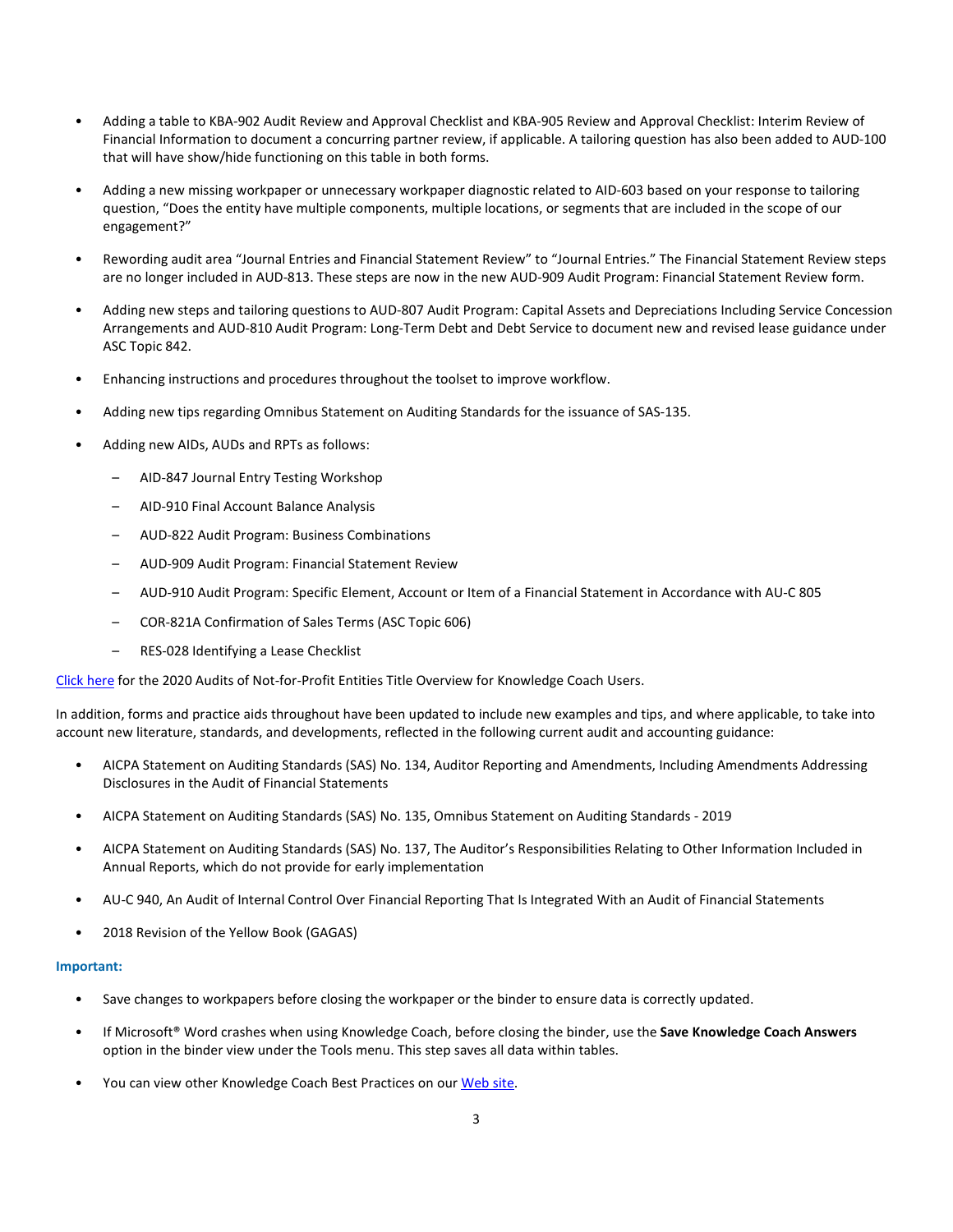#### **System Requirements**

This title requires the 2019 Financial Statement Base Title. The 2019 Financial Statement Base title must be installed with one of the following versions of Engagement and Knowledge Coach.

- Engagement and Knowledge Coach v2018 with CCH ProSystem *fx* Engagement v2018.2.4 Update or later available [here.](https://support.cch.com/updates/Engagement/release2018/release2018.aspx) To identify the version you are running, please go to the Help > About window in the application.
- Engagement and Knowledge Coach v2019 or newer.

If you are upgrading from Engagement v7.1 or older, please contact [Technical Support.](https://support.cch.com/contact)

A minimum of 4GB of RAM is required for optimal performance when opening and navigating Knowledge Coach workpapers.

# **License Requirements**

This title requires the Knowledge-Based Audits of Not-for-Profit Entities license. Users who do not have a license for this title cannot use Knowledge Coach functionality in workpapers.

For information on updating your licensing, see [How do I add or update CCH ProSystem](https://support.cch.com/kb/solution.aspx/sw3937) fx Engagement Licenses? on our Support Web site.

For more information on assigning licenses, see [How do I assign Engagement licenses?](https://support.cch.com/kb/solution.aspx/sw3943) on our Support Web site.

# **Download Instructions**

If you plan to use this title on Engagement and Knowledge Coach v2018, apply the CCH ProSystem *fx* Engagement v2018.2.4 Update to all computers, including admin and terminal servers, before installing the title. Review the update's [release notes](https://d2iceilwdglxpz.cloudfront.net/release_notes/CCH%20ProSystem%20fx%20Engagement%202018.2.4%20Release%20Notes.pdf) for more deployment information.

To download this title:

- 1. Navigate to the [Knowledge Coach Updates](http://support.cch.com/updates/KnowledgeCoach) section of the Engagement Support Web site.
- 2. Select the Knowledge Coach Series. The series are arranged by title type, then industry.
- 3. Click **Download File** next to the title you want to download.

You must install the 2019 Financial Statement Base title before installing the 2020 Knowledge Based Audits of Not-for-Profit Entities.

The Financial Statement Base title is also available on th[e Knowledge Coach Update Web](http://support.cch.com/updates/KnowledgeCoach) site.

The Knowledge Coach Content Package (KCP) download is a proprietary file that must be installed from within Engagement. Save this KCP file to a location on your local drive, and follow the installation instructions below.

**Note**: On occasion, the content package file downloads with the extension changed to ZIP. If this occurs, change the extension of the downloaded file to KCP, using all capital letters.

#### **Installation Instructions**

See [How do I add a new CCH® ProSystem fx® Knowledge Coach title to CCH® ProSystem](https://support.cch.com/kb/solution/000033707/sw30271) *fx*® Engagement? for instructions on installing a new Knowledge Coach title.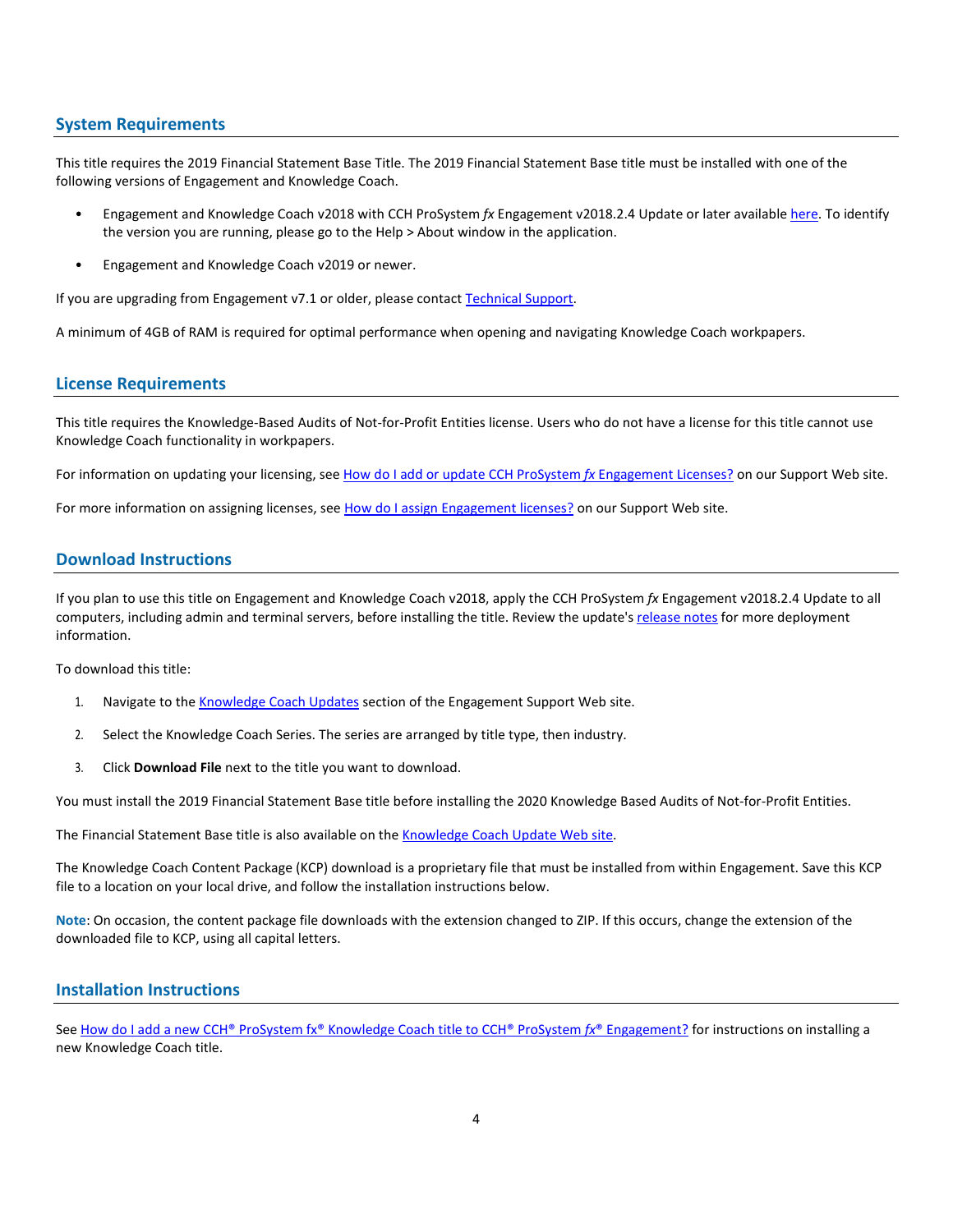# **Using Your Knowledge Coach Content with CCH® Accounting Research Manager®**

CCH Accounting Research Manager (ARM) is the most comprehensive, up-to-date, and objective online database of financial reporting literature. It includes all authoritative and proposed accounting, auditing, and SEC literature, plus independent, expert-written interpretive guidance.

Available on ARM, the Knowledge-Based Audits of Not-for-Profit Entities Guide helps you comply with the most recent professional standards and guidance for the conduct of audits of Not-for-Profit Entities. It also integrates the use of practice aids, tools, and other resources with its guidance. This publication supplements and complements the knowledge-based documents that are available in Knowledge Coach.

If you subscribe to an ARM library that includes Not-for-Profit Entities content, you can link directly to source material from Resources in Knowledge Coach documents. These links have been updated to refer to the accounting standards under the FASB Accounting Standards Codifications. Also, if you subscribe to the Knowledge-Based Audits of Not-for-Profit Entities Guide on ARM, you can take advantage of references to the guide material from within the Knowledge Coach documents.

With Accounting Research Manager, you maximize the efficiency of your research time, while enhancing your results. Learn more about our content, our experts, and how you can request your free trial by visiting the [Accounting Research Manager Web](http://www.accountingresearchmanager.com/) site. You can also access the Accounting Research Manager Web site by selecting **Engagement > Binder Window > Shortcuts Bar > Guidance tab**.

# **Using Your Knowledge Coach Content**

To use your Knowledge Coach workpaper templates, do the following:

- 1. Open a binder in Engagement.
- 2. Select the workpaper tab into which you would like to insert the workpaper.
- 3. Select **New Knowledge Coach Workpaper** from the toolbar or File menu.
- 4. Select the new Knowledge Coach title with the content you want to use. You can only select titles you have installed. The information displayed changes to reflect the workpaper organization available for the selected title.
- 5. Select the Knowledge Coach workpapers to insert into your binder, and then click **OK**.
- 6. In the Selected Workpaper Properties window, add a workpaper index in the Index field and edit the name, if needed. You can also modify the tab location or the roll forward settings for each workpaper.
- 7. Click **OK**. The integrated Knowledge Coach workpaper is now inserted in your engagement binder.

**Note**: For more information on how to use Knowledge Coach workpapers in your binder, see the *Knowledge Coach User Guide*.

# **Additional Information on Knowledge Coach and the KBA Methodology**

**Knowledge-Based Audit (KBA) Methodology** allows the results of one set of procedures to become the input for the next. The key components of the KBA methodology include:

- An overview that guides auditors through the methodology
- Knowledge-based audit documents, integral to risk assessment and audit processes, which contain steps and procedures required by U.S. GAAS and GAGAS
- Customizable audit programs that take auditors through related steps and procedures
- Practice aids to help auditors complete steps or processes outlined in the knowledge-based audit documents and audit programs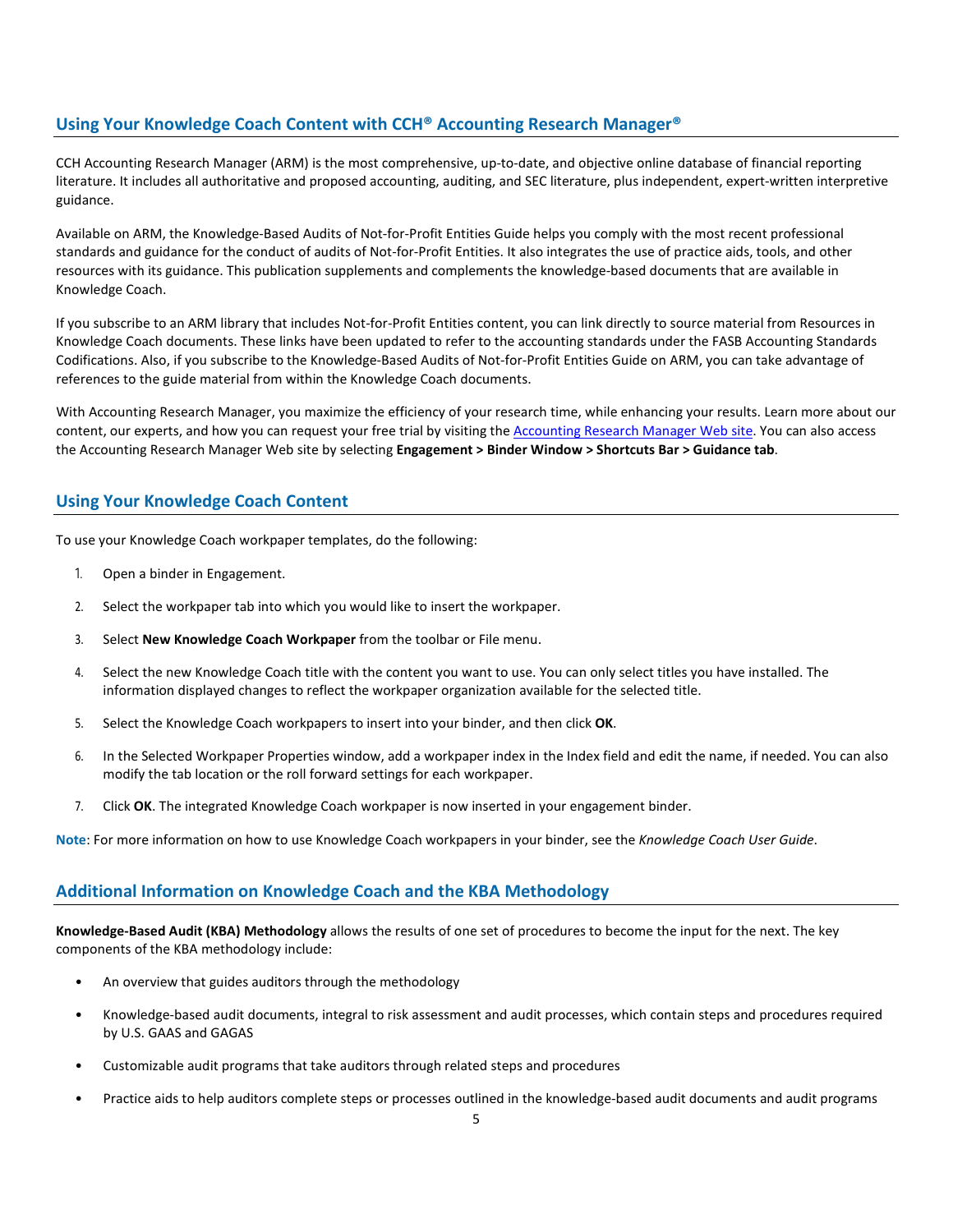- Auditor's reports that provide a variety of sample auditor's opinions on audited financial statements
- Correspondence documents that provide sample letters to be used to comply with U.S. GAAS and GAGAS requirements and in other common situations
- The AICPA's Auditing Standards Board's (ASB) Risk Assessment Standards The practice aids and tools in the 2020 Knowledge-Based Audits of Not-for-Profit Entities are designed around the AICPA's risk assessment and clarified standards to assist auditors of health care entities by:
	- Facilitating compliance with GAAS and GAGAS
	- Encouraging more effective audits through tailored audit programs and comprehensive practice aids
	- Helping auditors to focus on and respond to identified audit risks
	- Enhancing audit documentation

#### **CCH® ProSystem** *fx***® Knowledge Coach**

Knowledge Coach functionality allows auditors to use the Knowledge-Based-Audit methodology more efficiently by eliminating the need for duplicate entry of the same information, tailoring audit documentation to each particular engagement, and documenting the link between risks identified and procedures performed. AUD-100 Tailoring Question is a document in Knowledge Coach that presents engagement-level questions designed to aid in tailoring the engagement documentation to fit each client. Completing the questions helps the auditor avoid duplication and unnecessary workpapers.

**Note**: Before you begin your audit, review the guidance in AUD-101 Overall Audit Program. This workpaper is your road map through a Knowledge-Based Audit methodology. Start your audit with AUD-100 Tailoring Question Workpaper and AUD-101 Overall Audit Program.

- **Risks** can be captured via the Risk Summary task pane from any Knowledge Coach workpaper by the current editor of KBA-502 Summary of Risk Assessments. This allows you to continuously assess risks during the engagement. Several workpapers prompt you to consider the presence of risks, but the Risk Summary task pane must be used to document those risks. All documented risks flow to the Risk Summary. To ensure risks display in findings tables, select the *workpaper identified in* field of the Risk pane.
- **Information flow** helps reduce the time spent duplicating information across forms. In addition, the flow of consistent information ensures that information and updates to information are not missed between workpapers. Drill-down functionality helps the user navigate quickly to the source of the information, aiding in the review of the audit file.
- **Diagnostics** help track unresolved issues like unanswered questions, incomplete risks, program steps not linked to risks or relevant assertions, missing workpapers, and more.
- **Links to Accounting Research Manager (ARM)**, if you subscribe to an ARM library that includes audit content, point directly to source material from Resources within Knowledge Coach workpapers. These links have been updated to reference the accounting standards under the FASB Accounting Standards Codifications and the auditing standards issued by the AICPA. Also, if you subscribe to the Knowledge-Based Audits of Not-for-Profit Entities Guide on ARM, you can take advantage of links to the audit guide material from within the Knowledge Coach documents.
- **Interpretive guidance** is integrated in each Knowledge Coach template through the Tips view of each new task pane. Informational features include Practice Points, Examples, Optional Workpapers, and Resources to help auditors work more effectively and efficiently. You can also navigate from Resources in a document or the tip pane directly to CCH's Accounting Research Manager and industry audit guides by simply clicking on the reference.